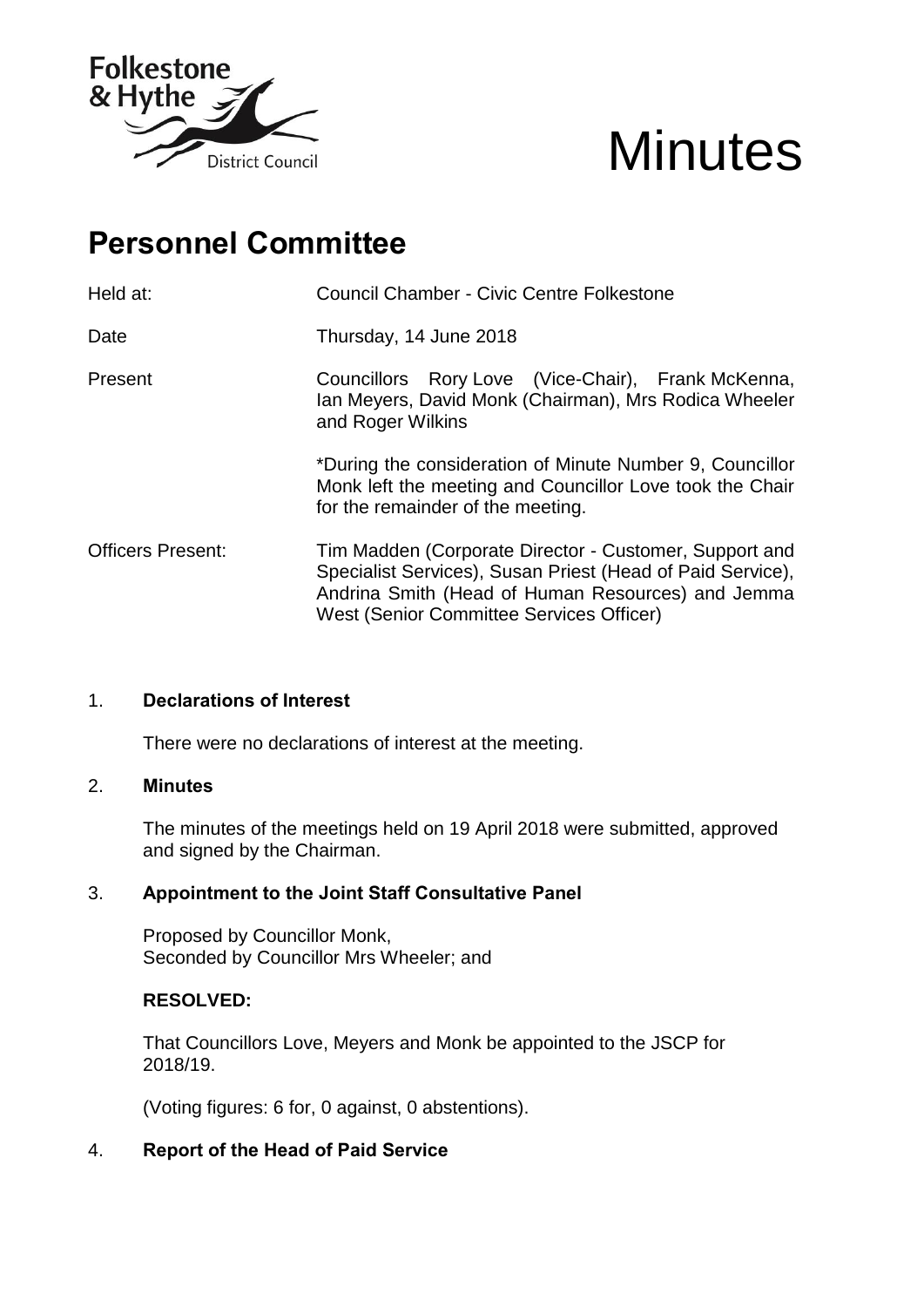The report was from the Head of the Paid Service in relation to the staffing resources across the council.

Proposed by Councillor Love, Seconded by Councillor Wheeler; and

# **RESOLVED:**

That report P/18/02 be received and noted.

(Voting figures: 6 for, 0 against, 0 abstentions).

## 5. **Pay Policy Statement 18/19**

The report presented an updated pay policy statement for 2018/19 for approval and recommendation to council.

The Committee Members suggested a number of amendments to the Statement.

Proposed by Councillor Wilkins, Seconded by Councillor Love; and

## **RESOLVED:**

- 1. That report P/18/01 be received and noted.
- 2. That it be **recommended to Council** that under S38(1) of the Localism Act 2011 the updated Pay Policy Statement appended to the report, with the amendments suggested, be approved for 2018/19.

(Voting figures: 6 for, 0 against, 0 abstentions).

## 6. **HR Annual Report**

The report presented a review of the HR function over the last financial year, 2017-2018.

Proposed by Councillor Love, Seconded by Councillor Mrs Wheeler; and

## **RESOLVED:**

That Report P/18/05 be received and noted.

(Voting figures: 6 for, 0 against, 0 abstentions).

## 7. **Exclusion of the Public**

Proposed by Councillor Monk, Seconded by Councillor Love; and

## **RESOLVED:**